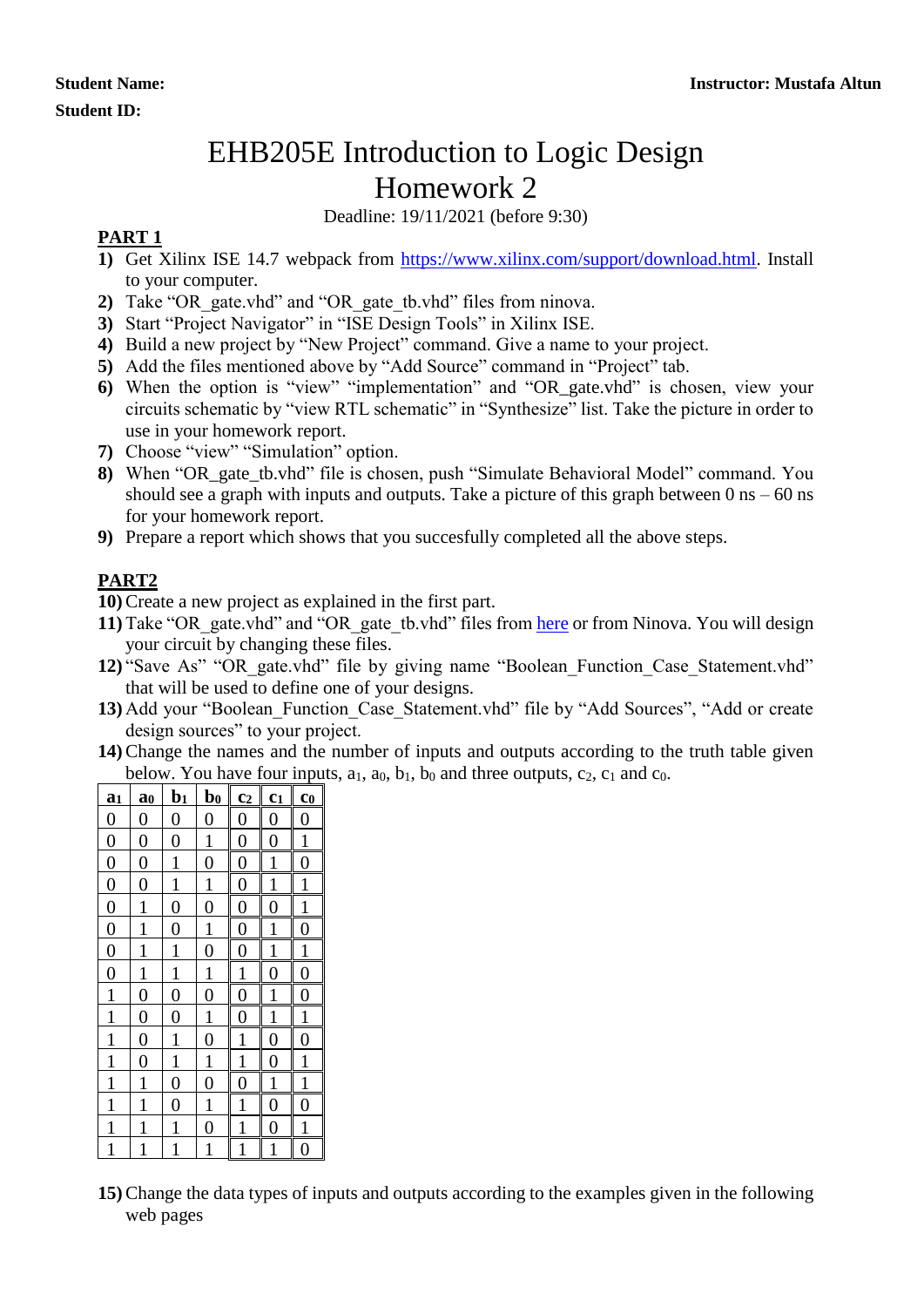- [http://www.csit](http://www.csit-sun.pub.ro/courses/Masterat/Materiale_Suplimentare/Xilinx%20Synthesis%20Technology/toolbox.xilinx.com/docsan/xilinx4/data/docs/xst/vhdl3.html)[sun.pub.ro/courses/Masterat/Materiale\\_Suplimentare/Xilinx%20Synthesis%20Technology/t](http://www.csit-sun.pub.ro/courses/Masterat/Materiale_Suplimentare/Xilinx%20Synthesis%20Technology/toolbox.xilinx.com/docsan/xilinx4/data/docs/xst/vhdl3.html) [oolbox.xilinx.com/docsan/xilinx4/data/docs/xst/vhdl3.html](http://www.csit-sun.pub.ro/courses/Masterat/Materiale_Suplimentare/Xilinx%20Synthesis%20Technology/toolbox.xilinx.com/docsan/xilinx4/data/docs/xst/vhdl3.html)
- [https://startingelectronics.org/software/VHDL-CPLD-course/tut13-VHDL-data-types-and](https://startingelectronics.org/software/VHDL-CPLD-course/tut13-VHDL-data-types-and-operators/)[operators/](https://startingelectronics.org/software/VHDL-CPLD-course/tut13-VHDL-data-types-and-operators/)
- <http://www.brunel.ac.uk/~eestmba/hdl/dtypevhdl1.html>
- [https://en.wikibooks.org/wiki/Programmable\\_Logic/VHDL\\_Data\\_Types](https://en.wikibooks.org/wiki/Programmable_Logic/VHDL_Data_Types)
- <https://web.engr.oregonstate.edu/~sllu/vhdl/lec2e.html>

**16)** Describe the functionality of your circuit under "architecture begin" by using "case statement" as given in the following web pages

- <https://www.ics.uci.edu/~jmoorkan/vhdlref/cases.html>
- <https://www.nandland.com/vhdl/examples/example-case-statement.html>
- <https://www.allaboutcircuits.com/technical-articles/sequential-vhdl-if-and-case-statements/>
- <http://vhdl.renerta.com/mobile/source/vhd00014.htm>
- <https://insights.sigasi.com/tech/signal-assignments-vhdl-withselect-whenelse-and-case/>
- 17) Make sure that "Boolean Function Case Statement.vhd" is your top module. You can change top module by right click to the module that you would like to implement and choose "Set as Top" from the list. Produce the RTL schematic of your design.
- **18**) "Save As" "OR gate tb.vhd" file by giving name "Boolean\_Function\_Case\_Statement\_tb.vhd" that will be used to describe your testbench for simulation of your design.
- **19)** Add your "Boolean\_Function\_Case\_Statement\_tb.vhd" by "Add Sources", "Add or create simulation sources" to your project.
- **20)**Write the test bench file to test your design by using "Boolean\_Function\_Case\_Statement\_tb.vhd". You can find examples to write testbenches in VHDL in the following web pages. Simulate your design, produce wave form for your report.
- <https://vhdlguide.readthedocs.io/en/latest/vhdl/testbench.html>
- https://www.fpgatutorial.com/how-to-write-a-basic-testbench-using-yhdl/
- <https://allaboutfpga.com/vhdl-testbench-tutorial/>
- <https://technobyte.org/testbench-vhdl-types-examples-steps/>
- 21) "Save As" "Boolean Function Case Statement.vhd" file by giving name "Boolean Function Data Flow.vhd" that will be used to describe your second design.
- **22)** Add your "Boolean\_Function\_Data\_Flow.vhd" file by "Add Sources", "Add or create design sources" to your project.
- 23) Add your "Boolean\_Function\_Data\_Flow.vhd" file to your project.
- **24)** Describe the functionality of your circuit under "architecture begin" by using "data flow modelling" as given in the following web pages
- <https://vhdlguide.readthedocs.io/en/latest/vhdl/dataflow.html>
- <https://www.oreilly.com/library/view/vhdl/9788131732113/xhtml/chapter005.xhtml>
- <https://buzztech.in/vhdl-modelling-styles-behavioral-dataflow-structural/>
- <https://www.technobyte.org/vhdl-code-for-an-encoder-dataflow/>
- **25)** Make sure that your "Boolean\_Function\_Data\_Flow.vhd" is your top module. Produce the RTL schematic of your design.